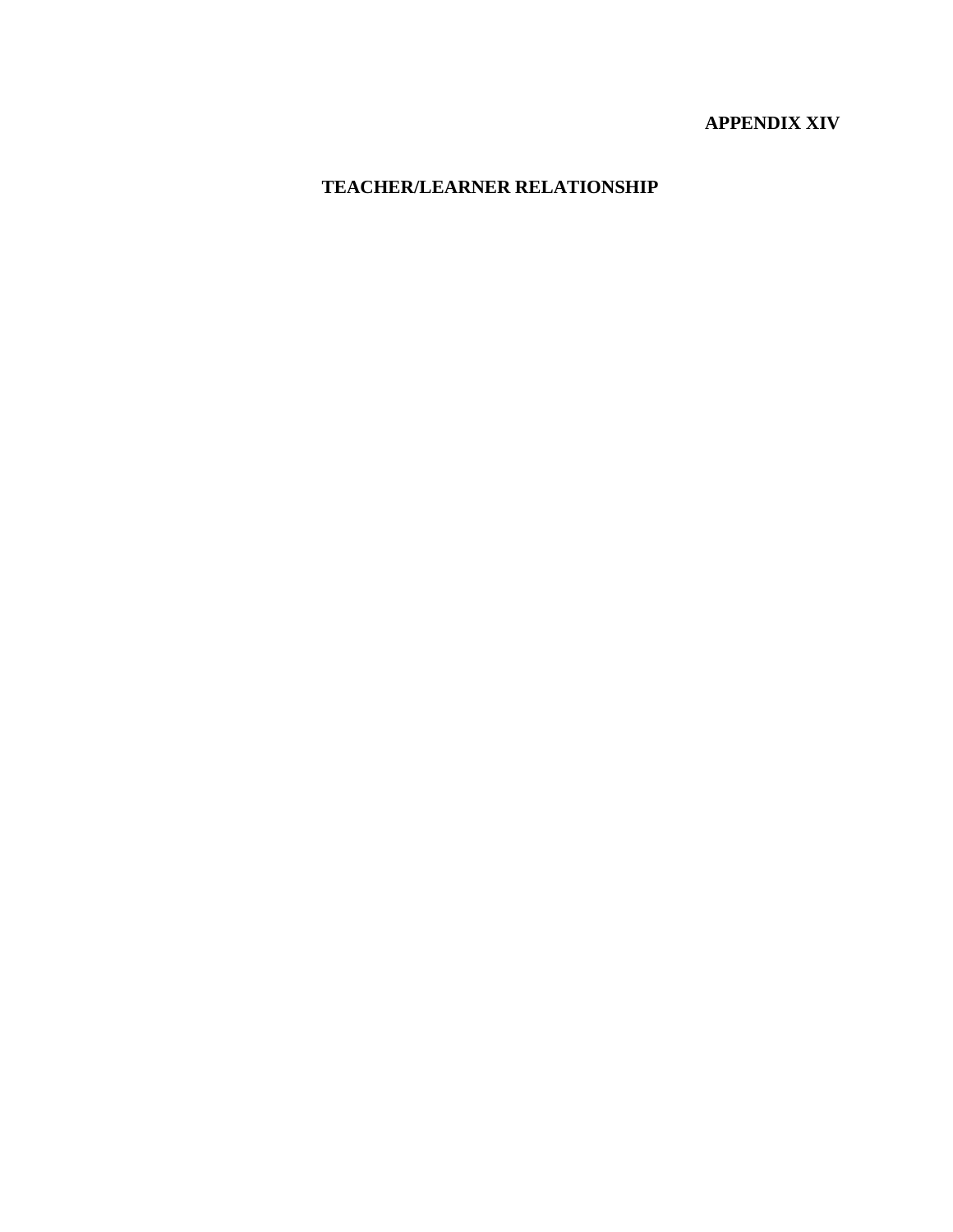# **TEACHER/LEARNER RELATIONSHIPS**

#### **PURPOSE**

**The purpose of this policy is to** prohibit mistreatment of students in the teacher-learner relationship, and define procedures for handling complaints of violation of established policy.

#### **RESPONSIBILITY**

The dean and Senior Vice president for Academic Affairs shall ensure compliance with this policy.

#### **APPLICABILITY**

This policy shall apply to all faculty and students, including residents, and fellows.

# **POLICY**

- 1. **It is the policy of MSM that individuals who serve in a teacher role or who participate, as a learner in any MSM program shall uphold the standards of behavior in the teacher-learner relationship as defined in this policy**.
- 2. Morehouse School of Medicine (MSM) is committed to maintaining a teaching and learning environment free of discrimination of any kind, and all forms of coercion or other mistreatment that interfere with academic freedom or diminish the dignity of any member of the MSM family of students, postgraduate trainees, faculty and staff. It is expected that all members of the MSM family will embrace this standard of behavior, in order to foster an effective and supportive learning environment of mutual respect and collegiality among teachers and learners.
- 3. In the teacher-learner relationship, each party has certain legitimate expectations of the other. For example, the learner can expect that the teacher will provide instruction, guidance, inspiration and leadership in learning. The teacher expects the learner to make an appropriate professional investment of energy and intellect to acquire the kmow1edge and skills necessary to become an effective healthcare professional. Both parties can expect the other to prepare appropriately for the Sabbatical interaction and to discharge their responsibilities in the Sabbatical relationship with lmfai1ing honesty. While such expectations are extremely important to the Sabbatical mission of MSM, the diversity of members of the academic community combined with the intensity of interactions that occur in the health care setting, as **well as in the laboratory or classroom, could** lead to incidents of inappropriate behavior or mistreatment. The victims and perpetrators of such behavior might include students from the **MD, PhD and MPH programs, faculty,**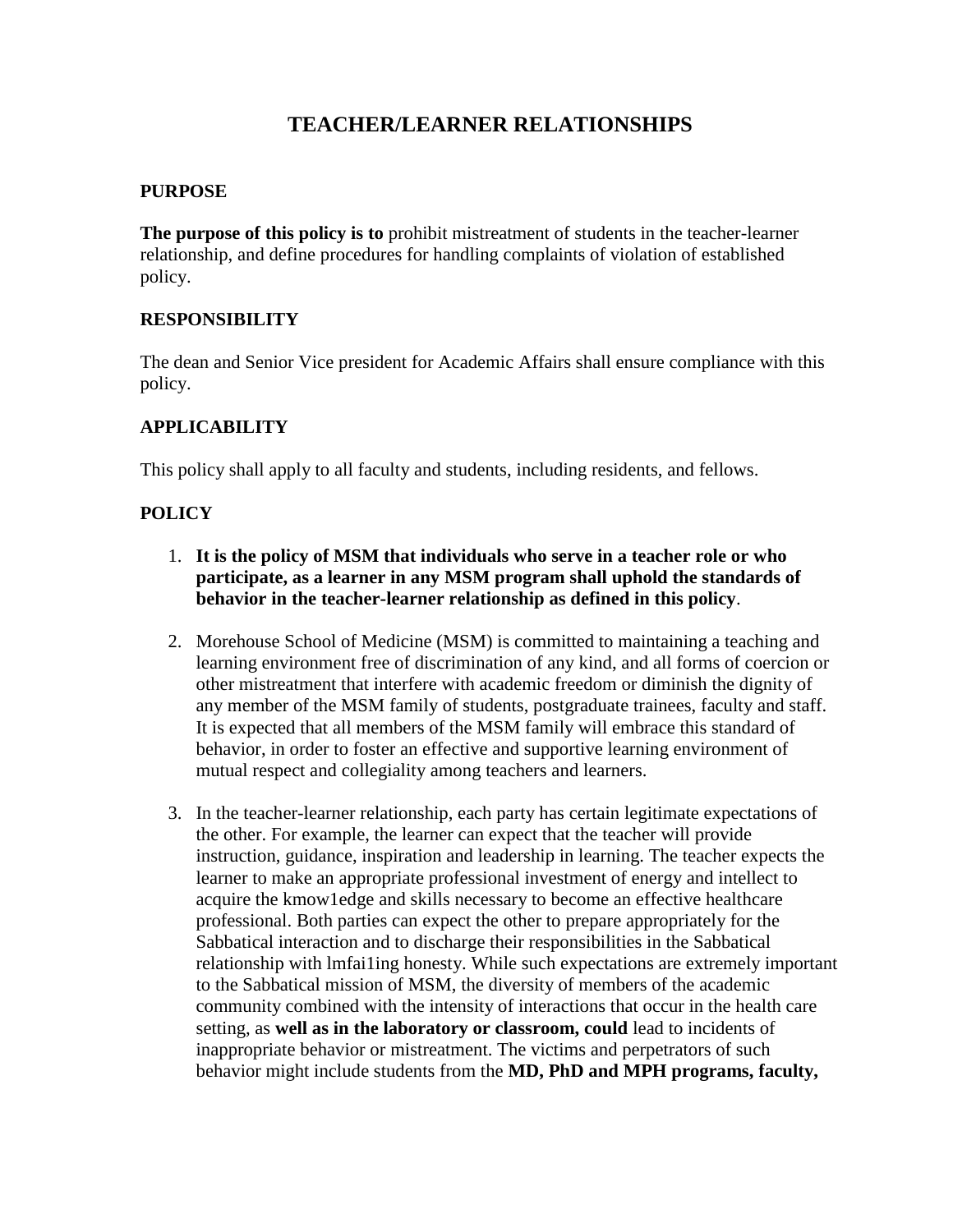fellows, residents, and other staff. Examples of mistreatment or inappropriate behavior are:

- physical threats or physical attack (e.g., hit, slap, kick)
- sexual harassment
- discrimination based on race, religion, ethnicity, sex, age, sexual orientation and physical disabilities
- repeated episodes of psychological punishment of a student by a particular superior (e.g. public humiliation, threats and intimidation, removal of privileges)
- grading used to punish a student rather than for objective evaluation of performance
- assigning tasks for punishment rather than for objective evaluation of performance
- requiring the performance of personal services
- taking credit for another individual's work
- intentional neglect or intentional lack of communication

### **Such actions are contrary to the spirit of learning, violate the trust between teacher and learner, and will not be tolerated by MSM.**

- 4. **Definition—**a complaint is a student's allegation that there has been an act or failure to act which violates the sta11dards of behavior in the teacher-learner relationship as defined in this policy.
- 5. The dean shall appoint a neutral non-administrative faculty member to act as Mediator, and receive complaints of mistreatment.
- 6. **Claims of discrimination based on race, religion, ethnicity, sex, age, sexual orientation and physical disabilities will be handled in accordance with MSM Policy # 01-30-1-:10 prohibiting discrimination and discriminatory harassment**.
- 7. Disputes over grades not related to any claim of mistreatment will be handled in accordance with established academic policy guidelines.
- 8. Complaints that involve employees of an affiliate hospital or other facility will be handled through this process and in coordination with the respective facility.
- 9. Reporting of incidents involving mistreatment will be held ill the strictest confidence, and will be dealt with quickly and appropriately in accordance with established guidelines defined in the procedures outlined in this policy.
- 10. The Mediator will be the keeper of all records regarding claims of student mistreatment.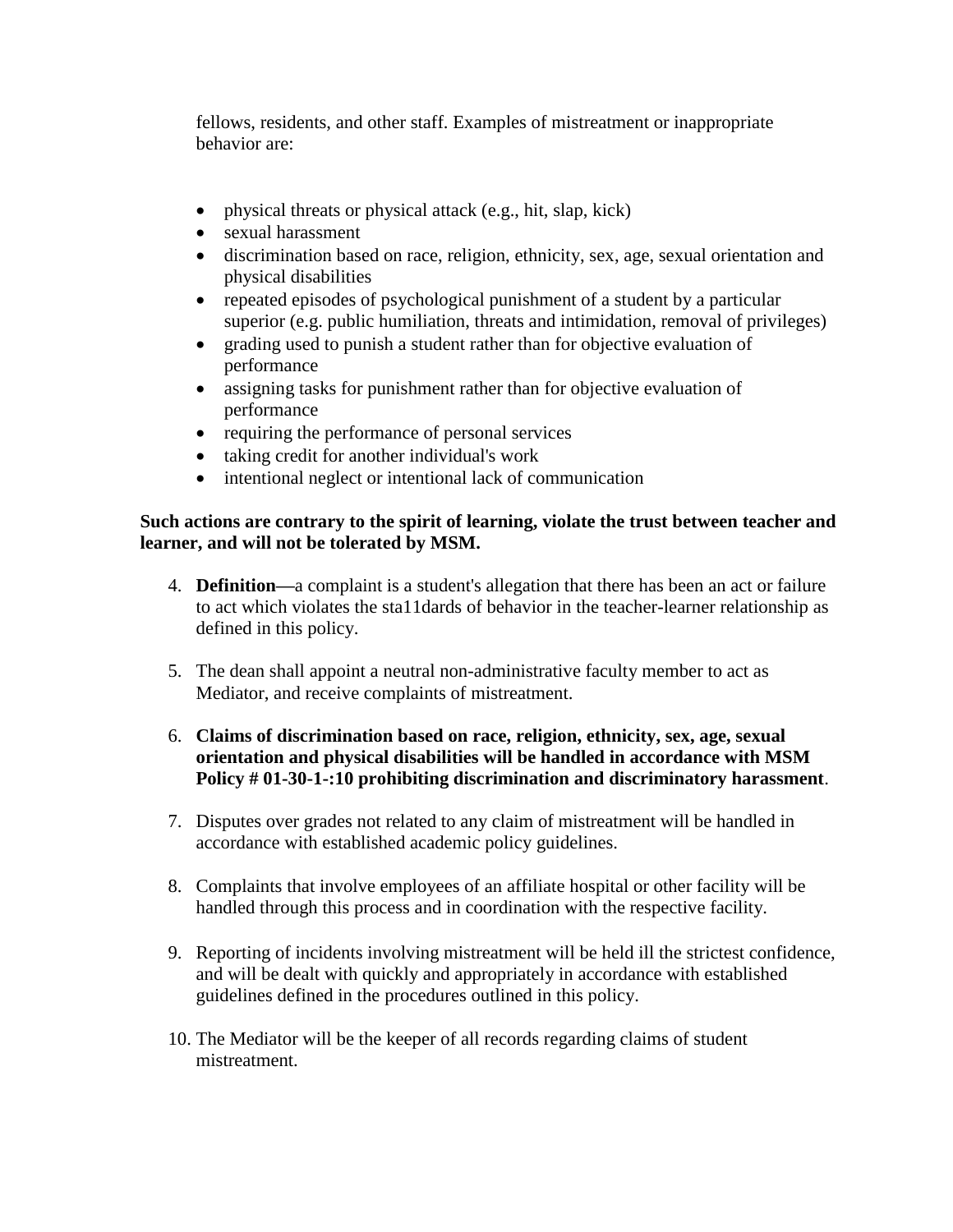- 11. The dean shall appoint **an adhoc** Conflict Resolution Council (Council), which will consists of **five** members. The Council composition will include **two** (2) **students, one of whom shall be selected from the program involved in the complaint, one (1) resident and two (2) faculty members. Students and residents who are selected must be in good standing with no deficiencies.**
- 12. The Council shall act as an appellant body to receive claims that cannot be resolved by the Mediator.
- 13. A section regarding student mistreatment and complaint procedures will be included in all student, resident and faculty handbooks and the topic of student mistreatment in the teacher-learner relationship will be discussed during all orientation sessions.

## **PROCEDURES**

#### **Informal**

Concerns of mistreatment may arise from misunderstandings or minor problems that can be resolved promptly and satisfactorily between the accuser and accused before they become formal complaints. Prompt resolution is in the best interest of the teacher-learner relationship. To this end, informal discussions are encouraged between student and teacher. Should a complaint of mistreatment arise, necessitating discussion with a teacher, the teacher and the student should make a good faith effort to resolve the problem immediately Students may solicit assistance or advice from other faculty, faculty advisors or other trusted individuals to assist in resolving the issue.

When the informal approach fails to result in a satisfactory resolution, the student may use the Formal process.

**Although use of the informal process is encouraged for resolving conflict, it is not a necessary prerequisite to using the formal process. An accuser may bypass the informal process, and file his/her claim of mistreatment in accordance with the formal process when he/she believes that circumstances might prevent a productive outcome from the informal process.** 

#### **Formal**

- 1. When an accuser believes that there aloe sufficient grounds to express a formal complaint of mistreatment, the accuser should within five working days of the incident, or unsatisfactory outcome of informal process, submit the complaint in writing to the Mediator.
- 2. Within 5 (five) working days, the Mediator will contact all parties to the complaint to begin the mediation process. If the complaint involves more than one accuser, the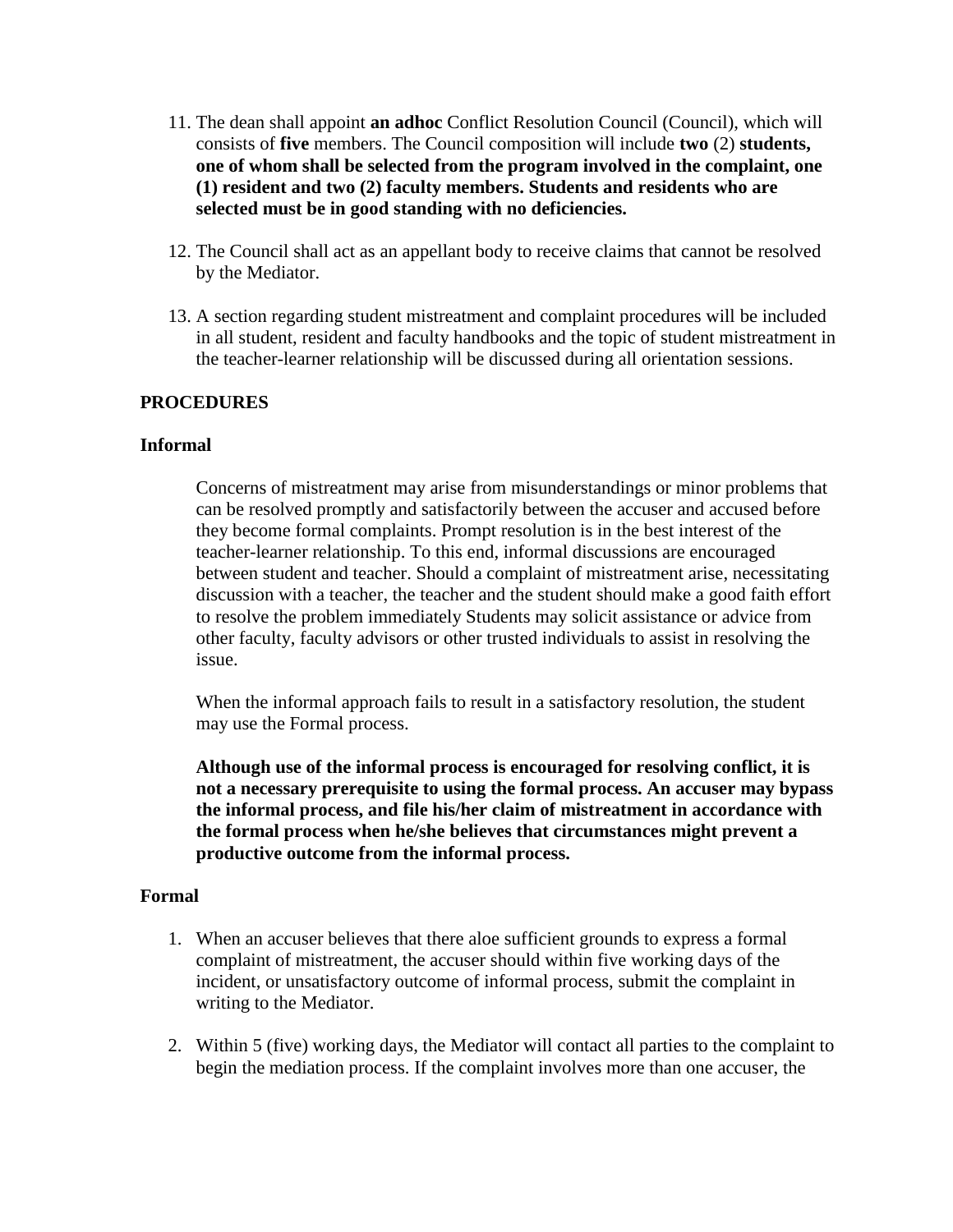complaint may be presented by a single spokesperson or representative selected by the group.

- 3. If the parties are able to resolve tile complaint to the satisfaction of the accuser(s) the Mediator will provide documentation of the resolution to only the parties involved within 7 (seven) working days. The Mediators files regarding all resolved claims shall remain with the Mediator.
- 4. When the Mediator is unsuccessful in resolving a claim, the accused and the accuser shall have the option of moving to Step II.

# **Step II**

- 1. If the Mediator is unable to resolve the complaint to the satisfaction of the accusers(s) or the accused in Step I, the accuser(s) or the accused shall be entitled to file a written appeal to the Conflict Resolution Council for a hearing. When the Council is unable to resolve a complaint, the Council will file a report of findings with the dean which mayor may not include recommendations for disciplinary actions.
- 2. The dean may or may not **accept** the recommendation of the Council when determining the disposition of the complaint. **The decision of the dean will be final**.

## **ROLES AND RESPONSIBILITIES**

**MEDIATOR**: The position of Mediator is an annual appointment established to help resolve conflicts. The role of the mediator is to mediate between the col1flicting parties and strive for reconciliation. Either the accuser or the accused may contact the mediator to seek assistance in resolving the conflict. The mediator will encourage the parties to work out the problem between them, but will also be available as a facilitator of the process. To achieve neutrality, the mediator will be chosen from the non-administrative faculty of MSM. The dean shall appoint the Mediator after consultation with tile Student Government Association, the dean's Council and the GMEC. The mediator is accountable to the dean.

- The Mediator must be knowledgeable concerning the various MSM policies for handling complaints.
- The Mediator's role is to discern whether a given complaint should be handled by the mediator or through other channels. For example, if a student claims to have received an unfair grade, the mediator will advise the student to use the procedures currently in place for appealing grades. Disputes over grades will be handled according to such policies, rather than by the Mediator.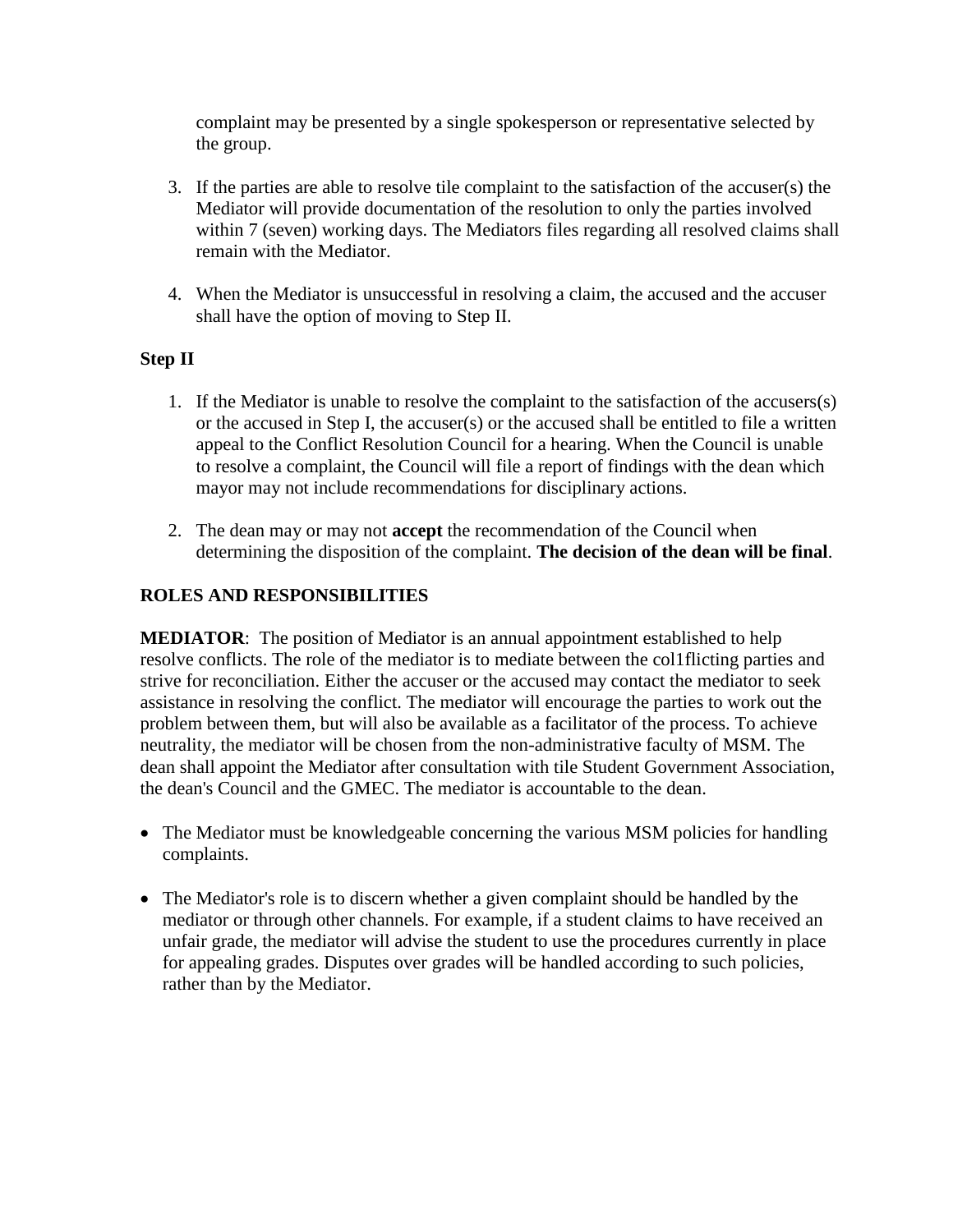- In cases involving accusations of discrimination or sexual harassment, tile Mediator. will inform the accuser that she/he should submit a complaint to the institution's Discrimination Grievance Officer (DGO). The Mediator must inform the DGO the accusation has been made. The accuser must then meet with the DGO to decide whether further action should be taken.
- When faced with questions concerning the Institution's legal responsibilities, the Mediator must contact the Director of Risk Management to obtain advice from the Institution's legal counsel.
- **For complaints involving employees from other affiliate hospitals or facilities, the Mediator will attempt to coordinate efforts with the respective facility to resolve the complaint.**

**CONFLICT RESOLUTION COUNCIL:** The purposes of the Council include the following: to ascertain the facts, to the extent feasible; to mediate between the parties and to strive for reconciliation. The Council will assess the evidence as objectively as possible, be fair in its deliberations, and protect the rights of the accused and the accuser.

A quorum of the Council will consist of five members, with at least one member from each representative group. The Mediator is not a member of the Council. The Council membership shall include appropriate gender 81ld minority representation. The Student Government Association (SGA) nominates student representatives, faculty representatives by the dean's Council, and the resident representative by tile GMEC. Nominations for Council members are submitted to the dean, who appoints the Council. Appointments are staggered so that the Council always has experienced members. If in a given case the accused or accuser is not represented by groups on tile Col11lcil, tile council may recruit additional members from appropriate groups (e.g. residents, fellows, students, faculty, etc) to help deal with the specific situation. Such recruitment is at the discretion of the Council. There shall be two co-chairs of the Council. One co-chair is elected each year from the student members of the Council, and the ot1ler co-chair from the faculty members.

#### **COUNCIL PROCEDURES**

- 1. The Council becomes involved in a given case, only after the Mediator has made reasonable efforts to resolve the complaint.
- 2. When the Council hears a case, the Mediator, accuser, and accused are present. The Council co-chairs are responsible for notifying the parties concerning the time and place of the Council meeting.
- 3. The proceedings begin with the Mediator presenting the case. The accuser and accused both have an opportunity to speak and to bring witness is to speak.
- 4. The order of speakers is as follows: a) the accuser; b) witnesses for the accuser; c) the accused d) witnesses for the accused.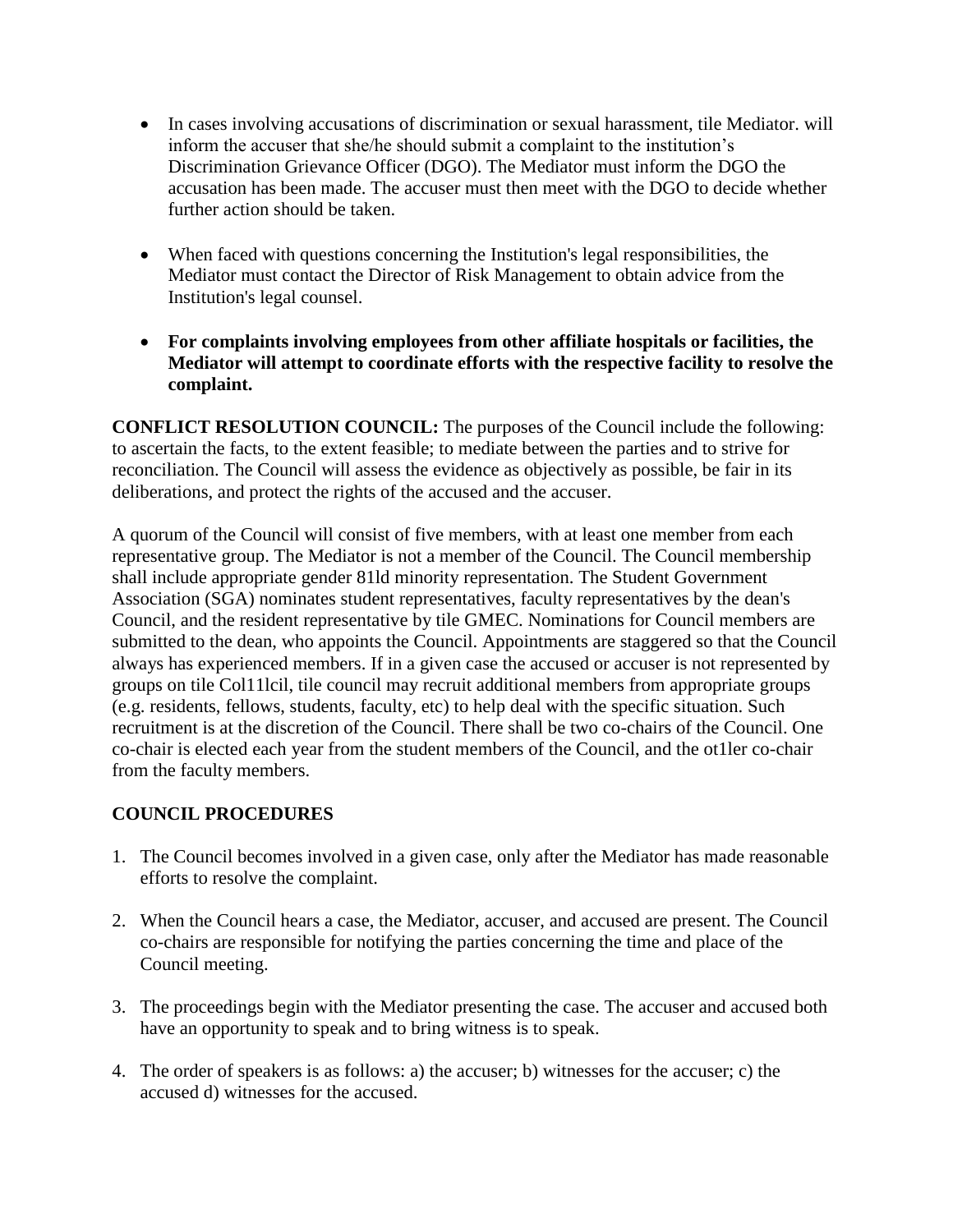- 5. The accused has tile right to be present whenever the Mediator, tile accuser, or any witnesses are presenting statements. Similarly, the accuser has tile right to be present during statements by tile Mediator, the accused, or witnesses.
- 6. Witnesses will be present only when they are called to give information. After speaking, they will be asked to leave, in order to protect tile confidentiality of the parties involved. Both tile accused and the accuser can be harmed by a breach of confidentiality, and all that are involved in the process of responding to allegations must maintain confidentiality.
- 7. In some situations, the Mediator or Council might be justified in communicating ordinarily confidential information to other MSM officials, provided there is a legitimate "need to know".
- 8. The accuser and accused are not allowed to bring lawyers to Council meetings as advocates, advisors, or observers, nor may they bring any other persons, except witnesses.
- 9. This process is intramural and is anticipated to avoid complaints being filed outside the Institution.
- 10. When the Council finds that, in their view of the facts, serious mistreatment has occurred, a report of findings will be sent from the Council to the dean. The dean will then decide what action to take.
- 11. The dean or the dean's designee (perhaps the Mediator) will advise the accused and accuser concerning the final disposition of the matter.
- 12. Decisions about whether a report of findings should be sent to the dean should be made on a case-by-case basis. It is a matter of judgment by the Council, based on the degree of offensiveness of the behavior and the strength of evidence that the behavior occurred.
- 13. When the council is aware of a history of recurring mistreatment behavior by a given individual, a report of findings to the dean might be warranted, even if each occurrence of mistreatment behavior considered alone, would not be regarded as serious enough to justify a report to the dean.
- 14. In general, if the conflicting parties resolve the matter between themselves, the Council might decide that a report to the dean is not warranted. On the other hand, if the offense is serious or recurring, a report to the dean might be appropriate even if the conflicting parties have reached reconciliation. In exceptional circumstances it might be appropriate for the Mediator to inform the dean concerning a complaint before the Council meets.
- 15. If in the mediator's judgment the council should be brought into a case, the accused does not have the right to prevent the council from meeting. A function of the council is to decide whether the matter should be brought to the attention of the dean.